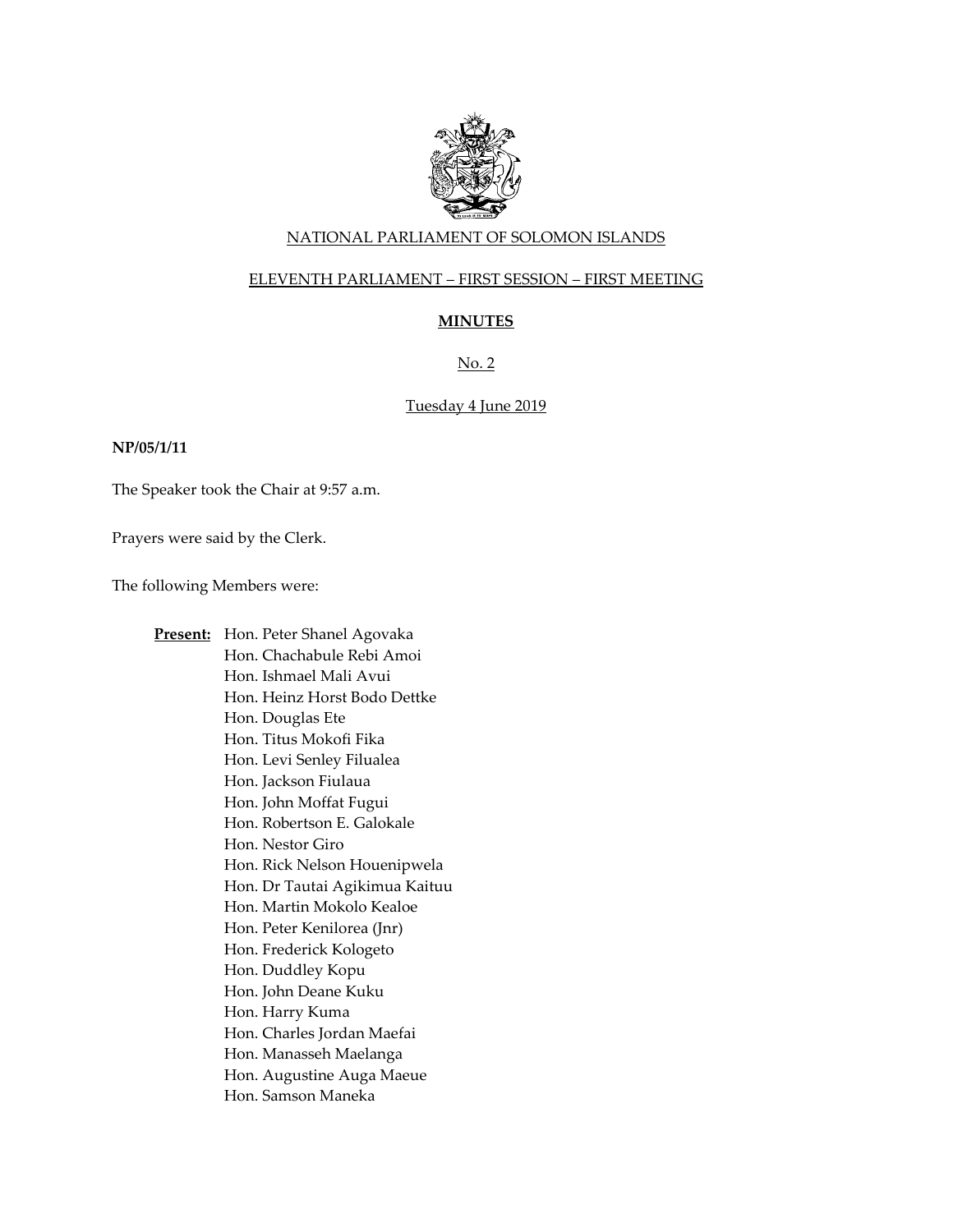Hon. Jeremiah Manele Hon. John Maneniaru Hon. Samuel Manetoali Hon. Derick Rawcliff Manu'ari Hon. Commins Aston Mewa Hon. Dickson Panakitasi Mua Hon. Bartholomew Parapolo Hon. Rexon Annex Ramofafia Hon. Clezy C. Rore Hon. Rollen Seleso Hon. Charles Sigoto Hon. Stanley Festus Sofu Hon. Manasseh Damukana Sogavare Hon. Freda A. B. Tuki Soriacomua Hon. Makario Tagini Hon. Lanelle Olandrea Tanangada Hon. Silas Kerry Vaqara Tausinga Hon. Dr Culwick Togamana Hon. Bradley Tovosia Hon. Namson Tran Hon. Anthony Kamutulaka Veke Hon. Jaimie Vokia Hon. Matthew Cooper Wale

**Absent:** Hon. Shemuel Sam Iduri Hon. Christopher Laore Hon. William Bradford Marau Hon. Danny Philip

**In attendance:** Mr. John Muria, *Attorney General*

### **ADMINISTRATION OF OATHS**

Hon. Bartholomew Parapolo and Hon. Dr Culwick Togamana took their Oaths before Parliament.

### **READING BY THE SPEAKER OF MESSAGES AND ANNOUNCEMENTS**

The Speaker gave his congratulatory remarks to the Members of Parliament and reminded them of their mandated roles as representatives and decision makers of national interest.

#### **PRESENTATION OF PAPERS AND OF REPORTS**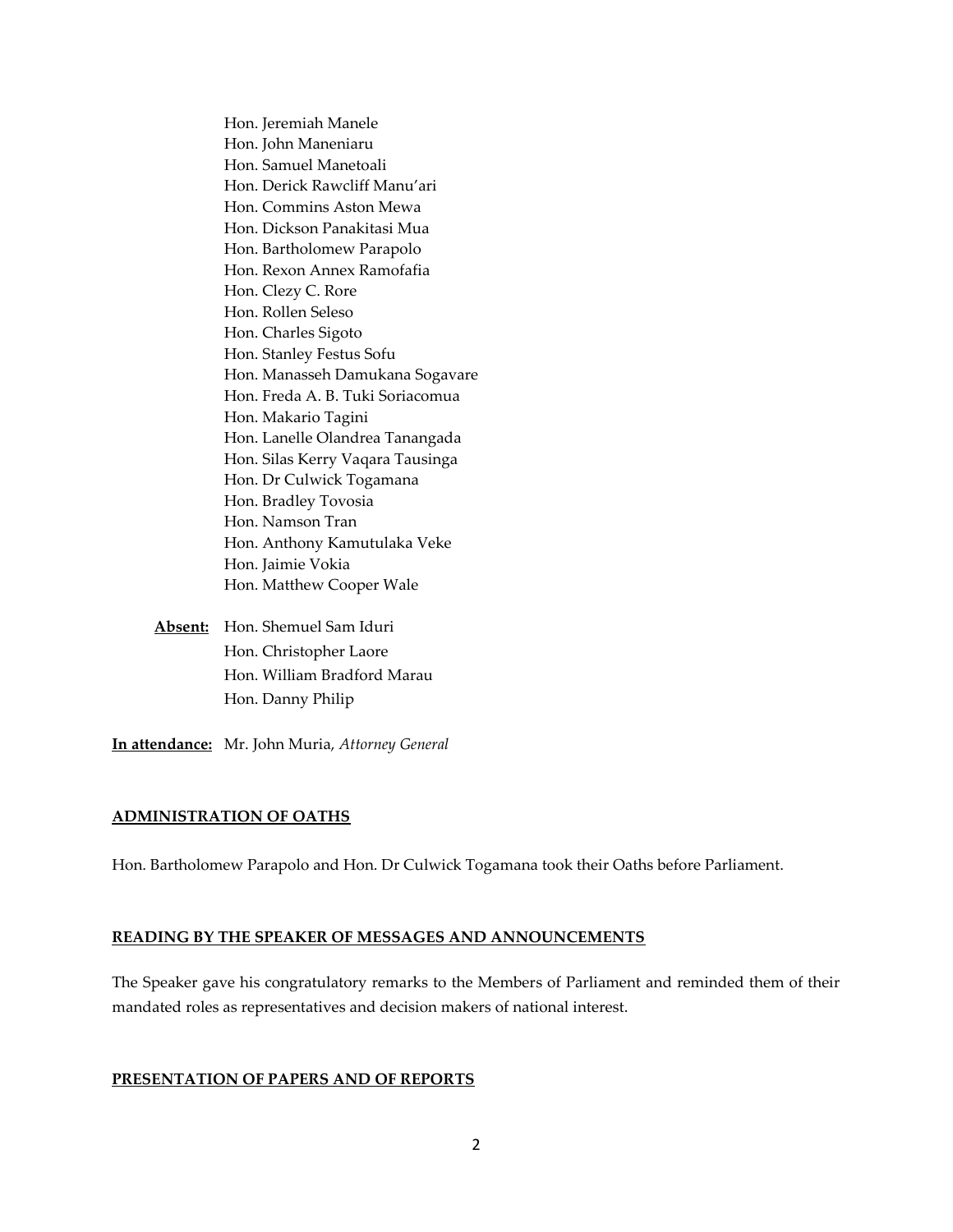Mr. Patteson John Oti, Speaker of National Parliament presented the following papers:

Performance Audit Report on the Solomon Islands Government's Preparedness for Implementation of Sustainable Development Goals.

*(National Parliament Paper No.53 of 2018).* 

Performance Audit Report on Preventing Corruption through effective Institutional Framework at the National Level and in the Management and Distribution of Medical Supplies. *(National Parliament Paper No.1 of 2019).* 

2018 Audit Report on State Owned Enterprises and Statutory Authorities. *(National Parliament Paper No.2 of 2019).* 

SAI Performance Report for Office of the Auditor General of Solomon Islands. *(National Parliament Paper No.3 of 2019).* 

Mr. David Kusilifu, Clerk to National Parliament presented the following paper:

Telecommunication Commission Solomon Islands Annual Report 2018. *(National Parliament Paper No.6 of 2019).* 

**STATEMENT OF GOVERNMENT BUSINESS** for the week ending Friday 7 June 2019 was announced by the Prime Minister.

### **MOTIONS**

# **Motion No. 1 – Date for Election of Governor-General**

Hon. Manasseh Sogavare, Prime Minister moved:

"That for the purpose of Section 27 of the Constitution and pursuant to Standing Order 76, the selection of the Governor-General designate be carried out by way of an election on Thursday 6<sup>th</sup> June 2019 in Parliament, in accordance with the procedure set out in Standing Order 5, as read with Standing Order 76."

The Prime Minister made his remarks.

Before opening the floor for debate, the Speaker made a ruling regarding Standing Order 76 which required a three clear day's nomination period prior to the date fixed for the election. He stated that the motion which was being moved by the Prime Minister would grant only a one day nomination period instead of the required three days nomination period. He further added that if the motion was to be carried, in effect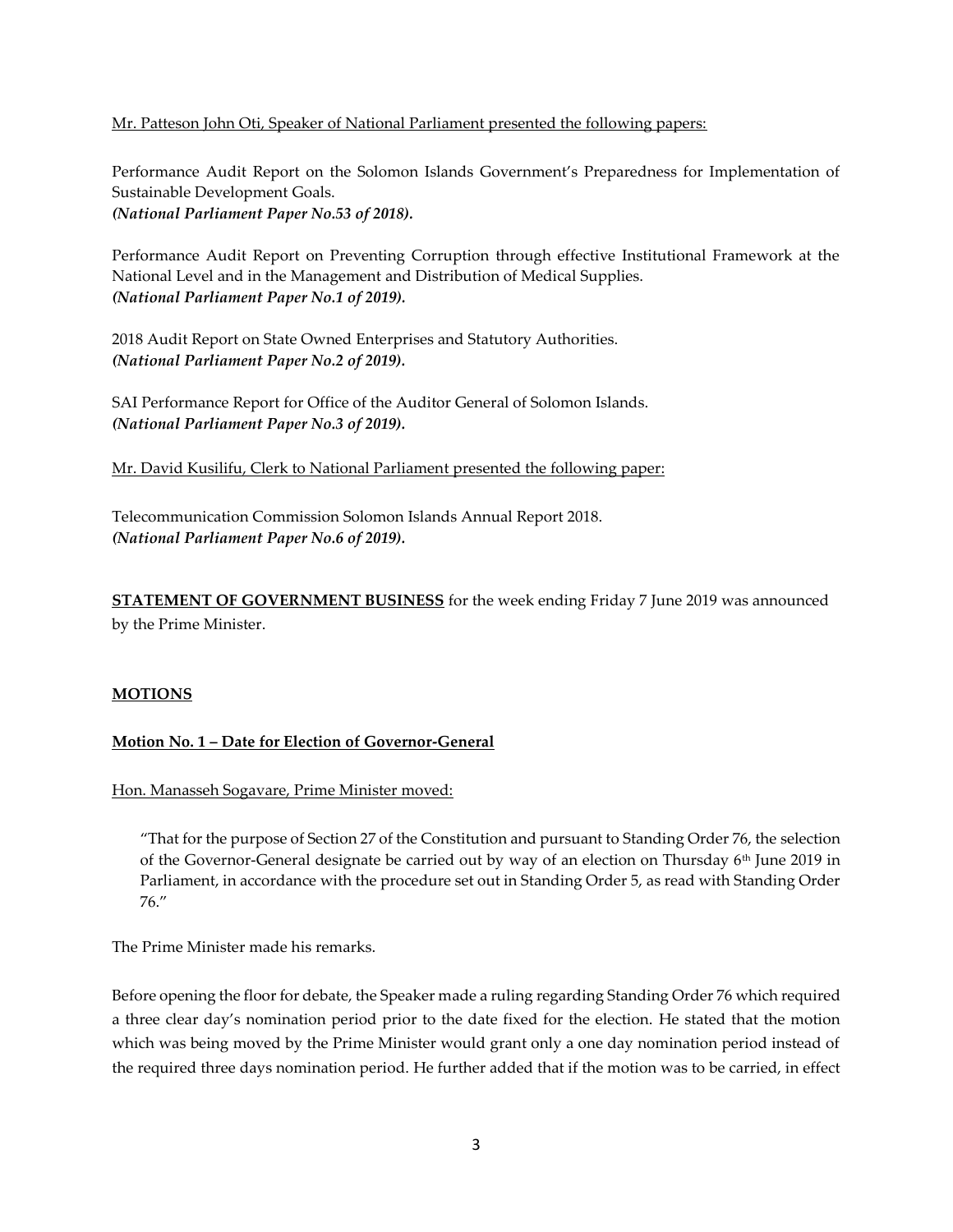of that, the nomination period would be waived without a need to move a separate motion to suspend Standing Order 76.

According to Standing Order 81 a motion which has the effect of suspending a Standing Order shall not be moved except after notice or with the consent of the Speaker, and thus he was of the opinion that the course of action that was being taken was in order.

Debate ensued and the following members contributed:

| Hon. Matthew Wale       | - Leader of Opposition & MP for Aoke/Langalanga           |
|-------------------------|-----------------------------------------------------------|
| Hon. Robertson Galokale | - Leader of the Independent Group & MP for South Choiseul |

The Prime Minister wound up the debate.

Question put and passed.

# **Motion No. 2 –** *Sine Die*

The Prime Minister sought leave to suspend Standing Order 26(1) in accordance with Standing Order 81.

Leave was granted.

The Prime Minister moved that Standing Order 26(1) be suspended in accordance with Standing Order 81 to permit the *sine die* motion to be moved today.

The Prime Minister made his remarks.

Debate ensued and the following member contributed:

Hon. Matthew Wale **- Leader of Opposition & MP** for Aoke/Langalanga

Question put and passed.

### Hon. Manasseh Sogavare, Prime Minister moved:

"That at the adjournment of Parliament on Thursday 6th June 2019, the present meeting shall be concluded and Parliament shall then stand adjourned *sine die*."

The Prime Minister made his remarks.

Debate ensued and the following member contributed:

Hon. Matthew Wale **- Leader of Opposition & MP** for Aoke/Langalanga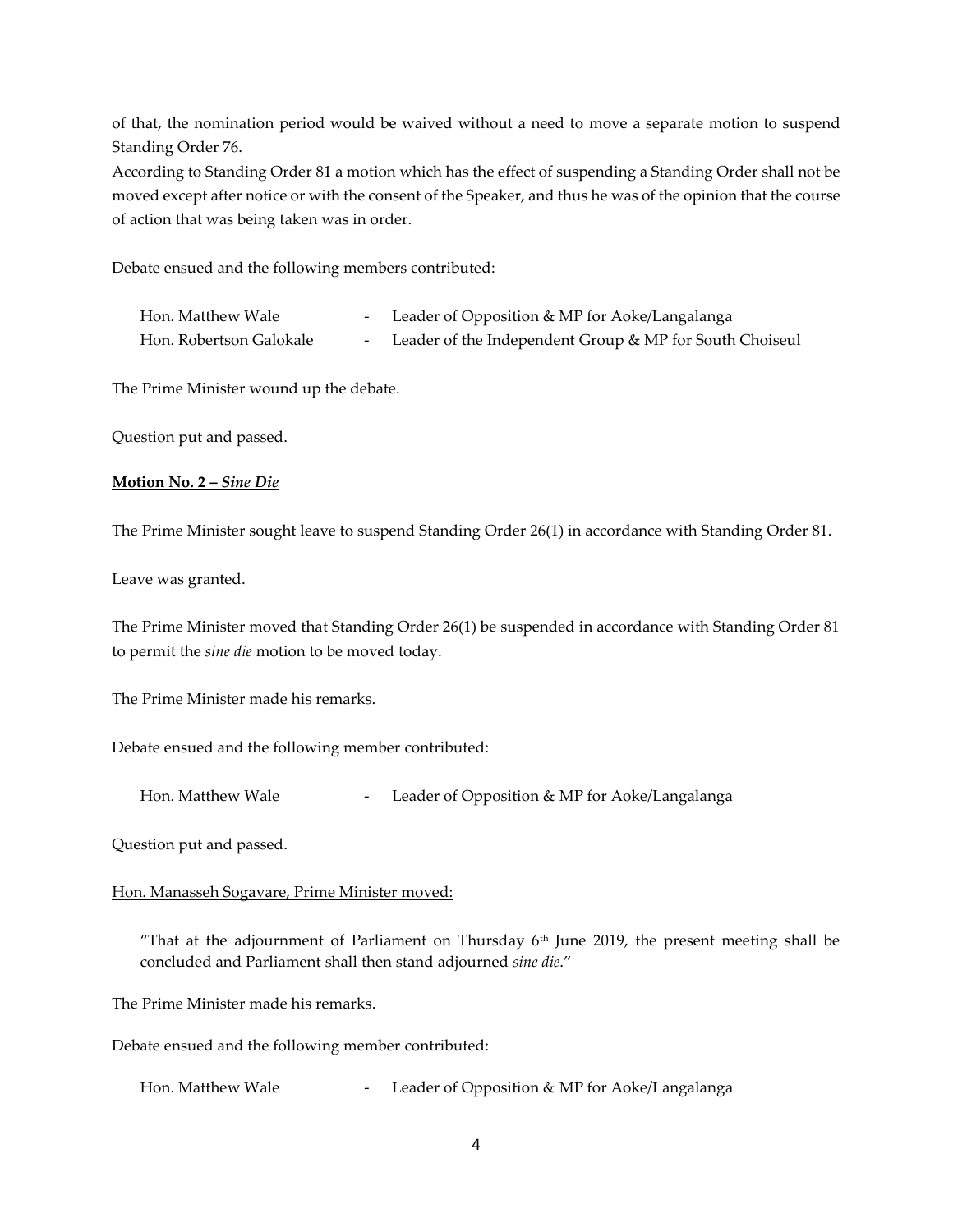*Parliament suspended at 12:20 p.m. until 2:00 p.m.*

*Parliament resumed at 2:01 p.m.*

Debate continued and the following members contributed:

| Hon. Jaimie Vokia          | - MP for North East Guadalcanal                         |
|----------------------------|---------------------------------------------------------|
| Hon. Levi Senley Filualea  | - MP for North Malaita                                  |
| Hon. Manasseh Maelanga     | - Minister for Infrastructure Development & MP for East |
|                            | Malaita                                                 |
| Hon. Peter Kenilorea (Jnr) | - MP for East Are'are                                   |

The Speaker made a ruling to remind members of Standing Order 32 (1) which states that during debates, all observations shall be addressed to the Speaker.

Hon. Peter Kenilorea (Jnr) continued and concluded his remarks.

Debate continued and the following member contributed:

Hon. Jackson Fiulaua - MP for Central Kwara'ae

The Deputy Prime Minister moved:

*"That the debate on the question be now adjourned until the next sitting day."*

Question put and passed.

### **ADJOURNMENT**

#### The Deputy Prime Minister moved:

#### *"That Parliament do now adjourn."*

Question put and passed.

Parliament adjourned at 4:17 p.m. until 9:30 a.m. on Wednesday 5 June 2019.